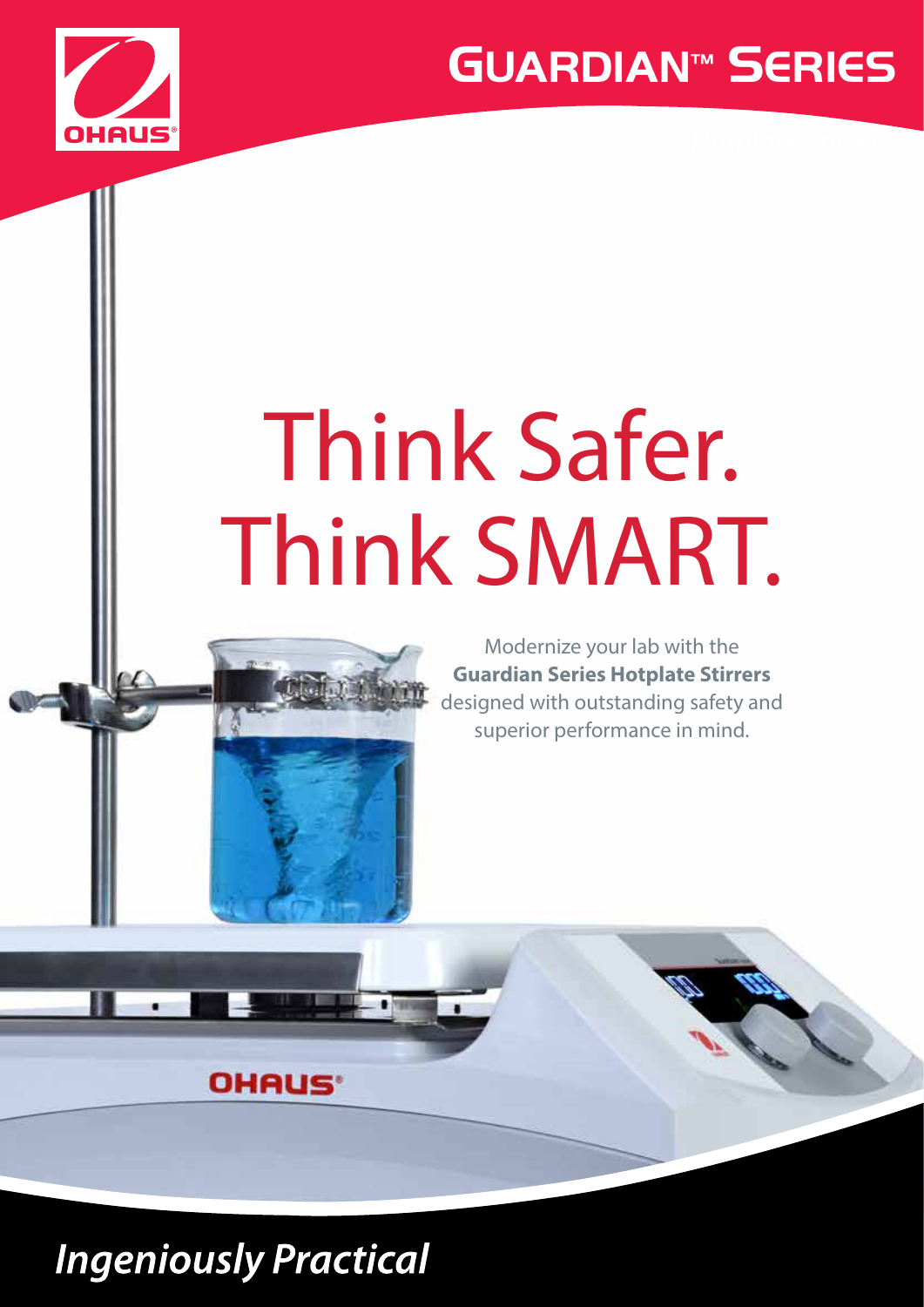# Contents

| Frequently Asked Questions  6 |  |
|-------------------------------|--|
|                               |  |
|                               |  |

OHAUS

**GUARDIANTSO** 

Ø

45

 $\overline{ZU}$ 

Speed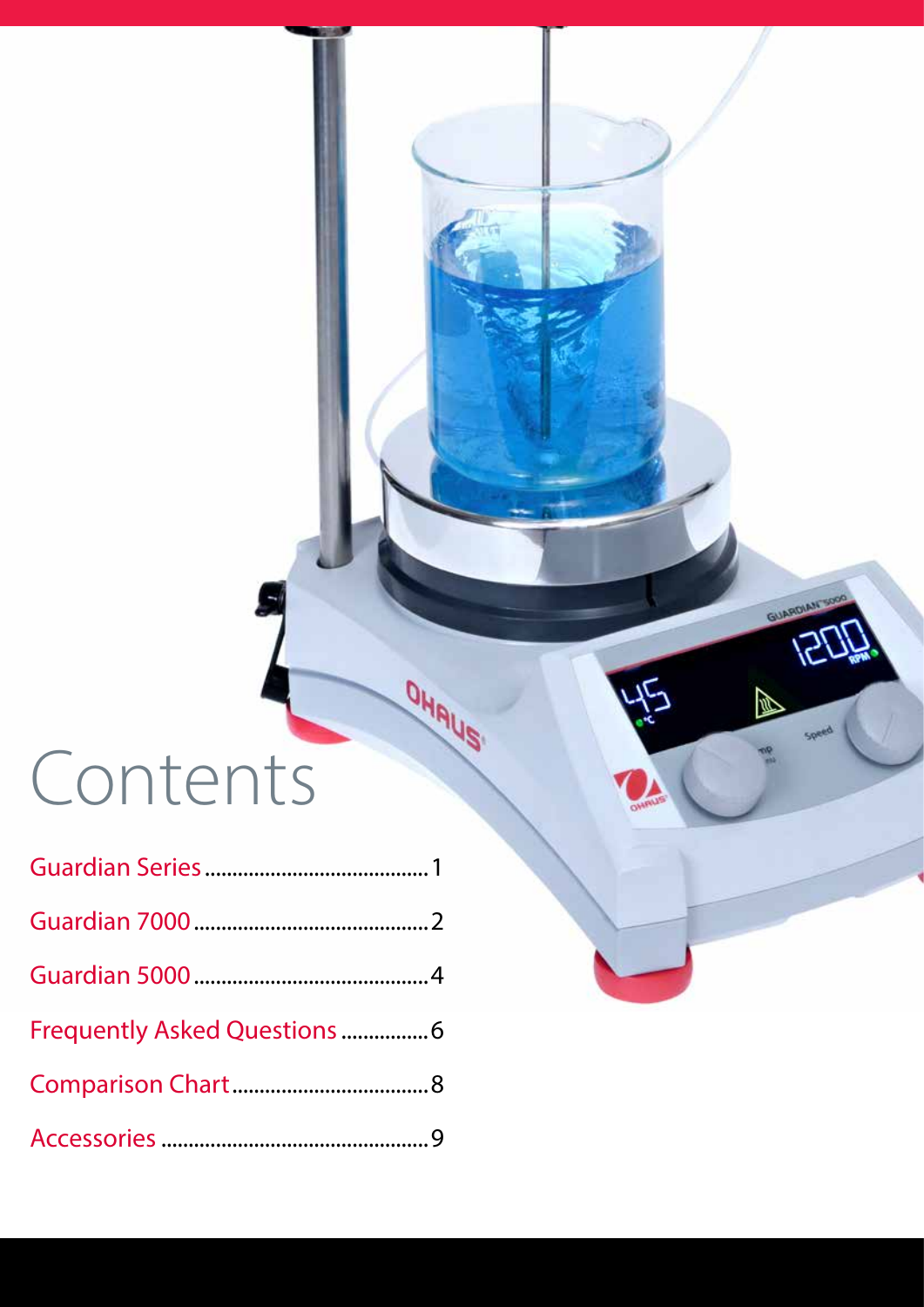# Think Safer. Think SMART.

Modernize Your Lab with the Guardian Series Hotplate Stirrers

Featuring OHAUS SMART technology, the Guardian Series protects the lab with advanced safety features designed to reduce the chance of accidents. Designed with superior heating and stirring performance, the Guardian 7000 and 5000 Series Hotplate Stirrers combine durability and affordability to reduce the high costs of doing business in science labs.

Modernize your lab with OHAUS SMART technology including **\*SmartPresence™, \*SmartLink™, \*SmartRate™, \*SmartHeat™, SafetyHeat™,** and **SmartHousing™**. The bright LCD screen displays temperature, speed and \*time, and a green indicator lights when the unit is heating and stirring.

(\* in the Guardian 7000 Series only)

OHAL!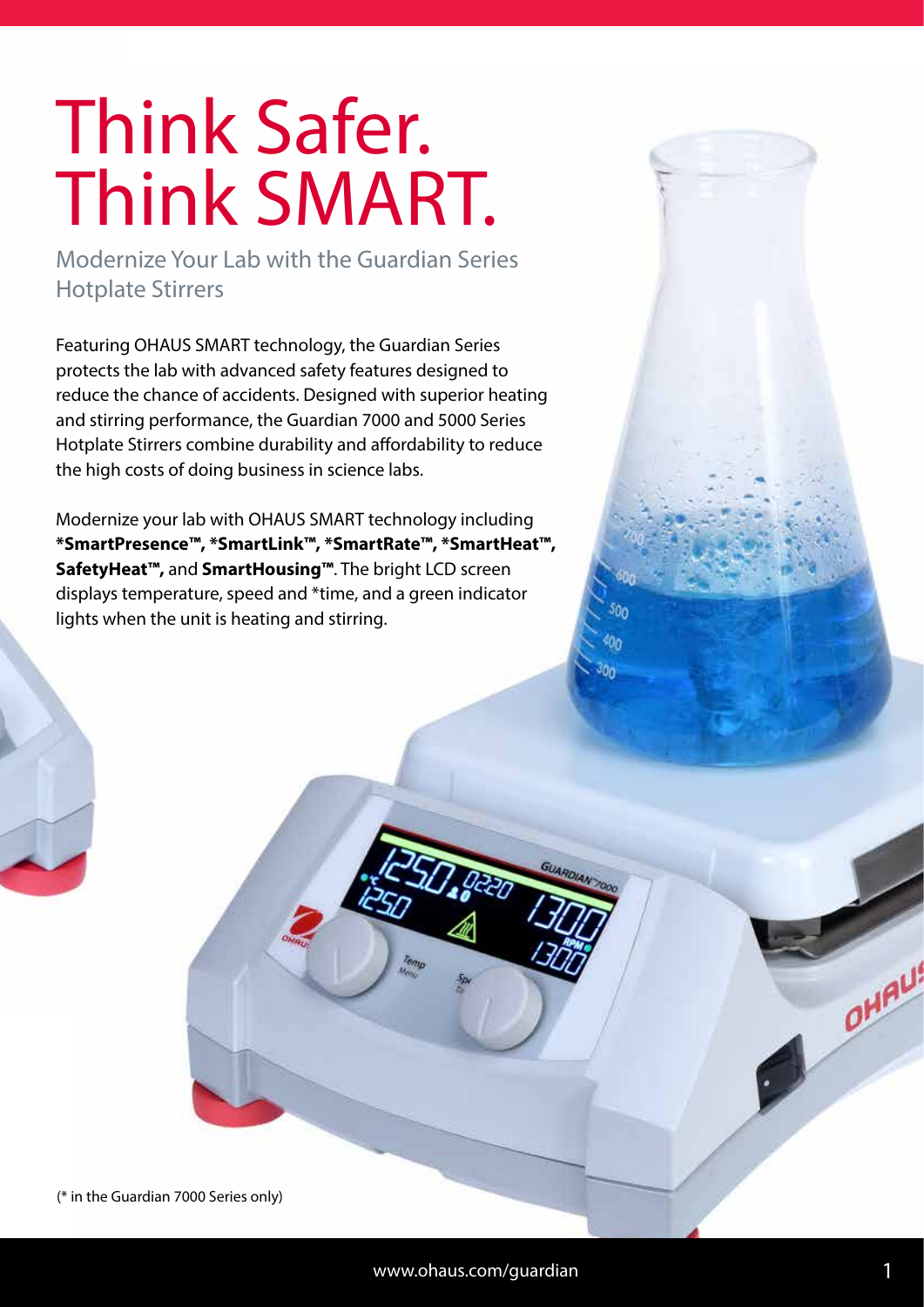# **GUARDIAN 7000**

Durable Hotplate Stirrers with Superior Safety Features and Intelligent Performance

OHAUS Guardian 7000 Hotplate Stirrers are designed with outstanding safety features and superior heating and mixing performance. The SmartHousing is chemical resistant with an innovative, easy-to-clean design that channels spills away from internal components and the angled glass control panel. The bright LCD display includes intuitive icons, temperature, speed and time settings - all designed to monitor performance from across the lab.







**SmartHeat** 



**SmartHousing** 





SafetyHeat SmartRate





30ი

400

200

100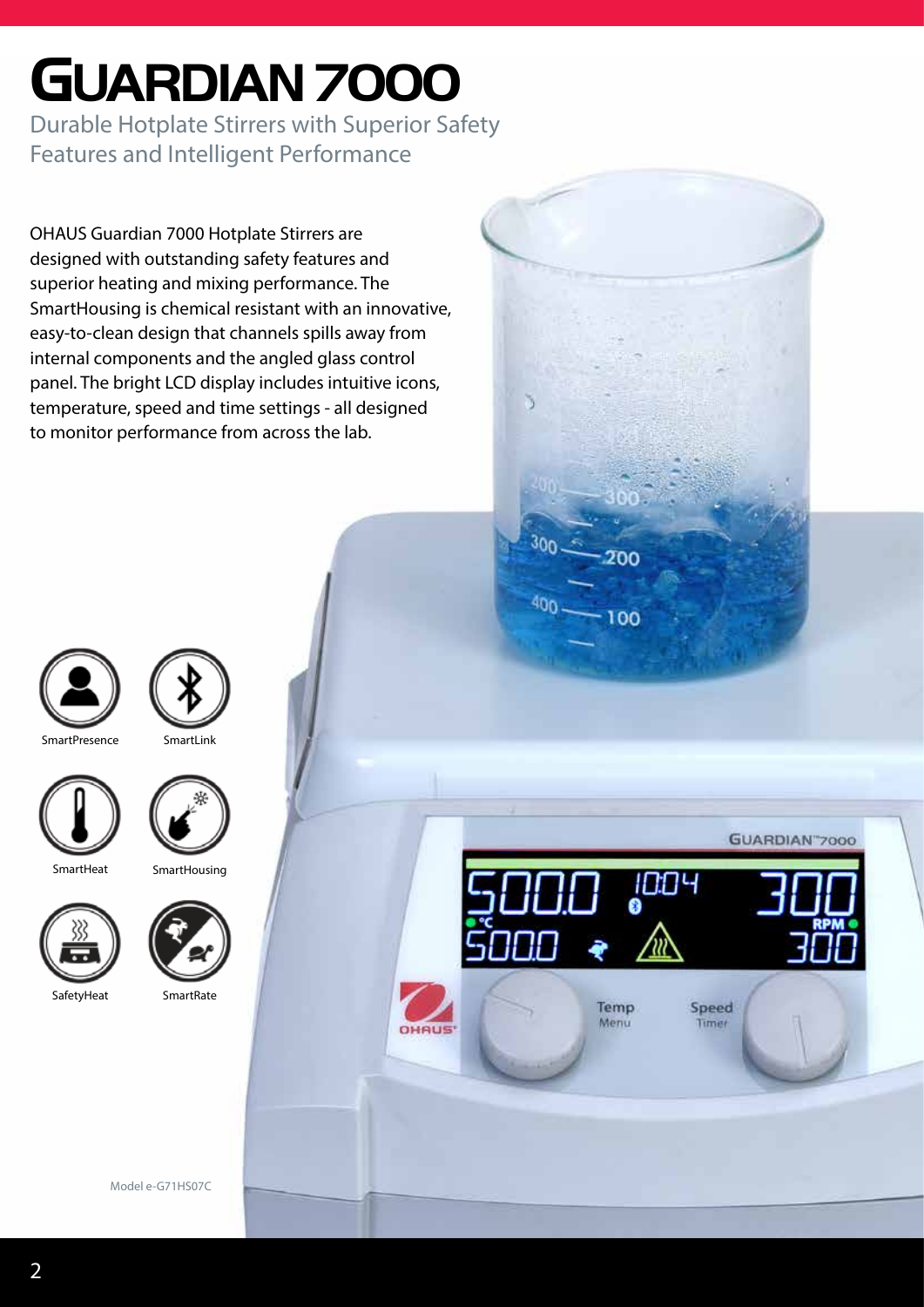## Unique Features







#### SmartPresence and SmartLink Technologies Ensure Supervised Operation

Protect your lab with SmartPresence and SmartLink technologies. These exclusive features automatically shut off the heater if no one is detected after a user set "time out" period has passed or the \*Bluetooth**®** link between a paired mobile device is broken.

#### SafetyHeat System Protects the Lab

An industry-leading early detection system that uses two independent safety controls to continuously monitor the electronics and shut off heating before an overtemperature condition occurs.

#### Powerful, Consistent Stirring Performance

Precise stirring from 60 to 1600 rpm is made possible by the design of a powerful motor, strong magnet and software controlled ramp rate, ensuring secure magnetic coupling for viscous applications.

#### Customized Performance for Precise Applications

SmartHeat allows you to set the maximum temperature of the unit and SmartRate enables fast or slow temperature and speed ramp rates. The programming feature allows storage of 5 multi-step programs.

| Model No.                           | e-G71HS07C              | e-G71HS10C              | e-G71HSRDM               |  |
|-------------------------------------|-------------------------|-------------------------|--------------------------|--|
| <b>Top Plate Size</b>               | 17.8 x 17.8 cm (Square) | 25.4 x 25.4 cm (Square) | 13.5 cm diameter (Round) |  |
| <b>Capacity</b>                     | 15 L                    | 18 L                    | 20 L                     |  |
| <b>Function</b>                     | Heating and Stirring    |                         |                          |  |
| <b>Top Plate</b><br><b>Material</b> | Ceramic                 |                         | <b>Aluminum</b>          |  |
| <b>Speed Range</b>                  |                         | 60 rpm to 1600 rpm      |                          |  |
| <b>Temperature</b><br>Range         | Ambient + 5 °C – 500 °C |                         | Ambient + 5 °C – 380 °C  |  |

\*The Bluetooth word mark and logos are registered trademarks owned by Bluetooth SIG, Inc. and any use of such marks by OHAUS is under license.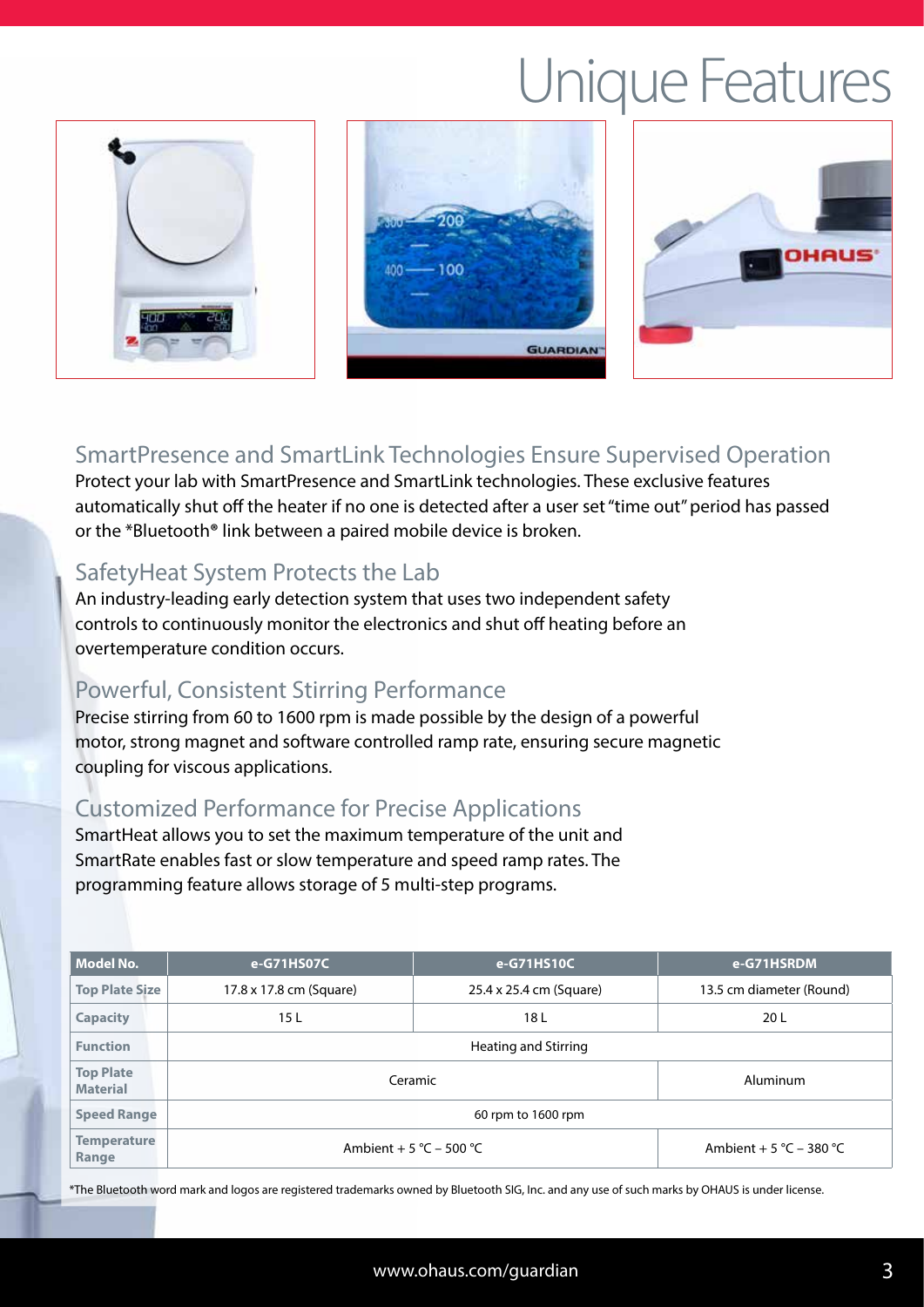## **GUARDIAN 5000**

Reliable Hotplate Stirrers with Exceptional Safety Features for Everyday Use

OHAUS Guardian 5000 Hotplates Stirrers are designed for safety and simplicity in all research, academia and industrial applications. The design ensures proper mixing and temperature control of the top plate or your sample when using the optional temperature probe. Heating models include a Single Point Calibration feature for multiple setpoints. Select from five models with three plate sizes for your everyday heating and stirring applications.





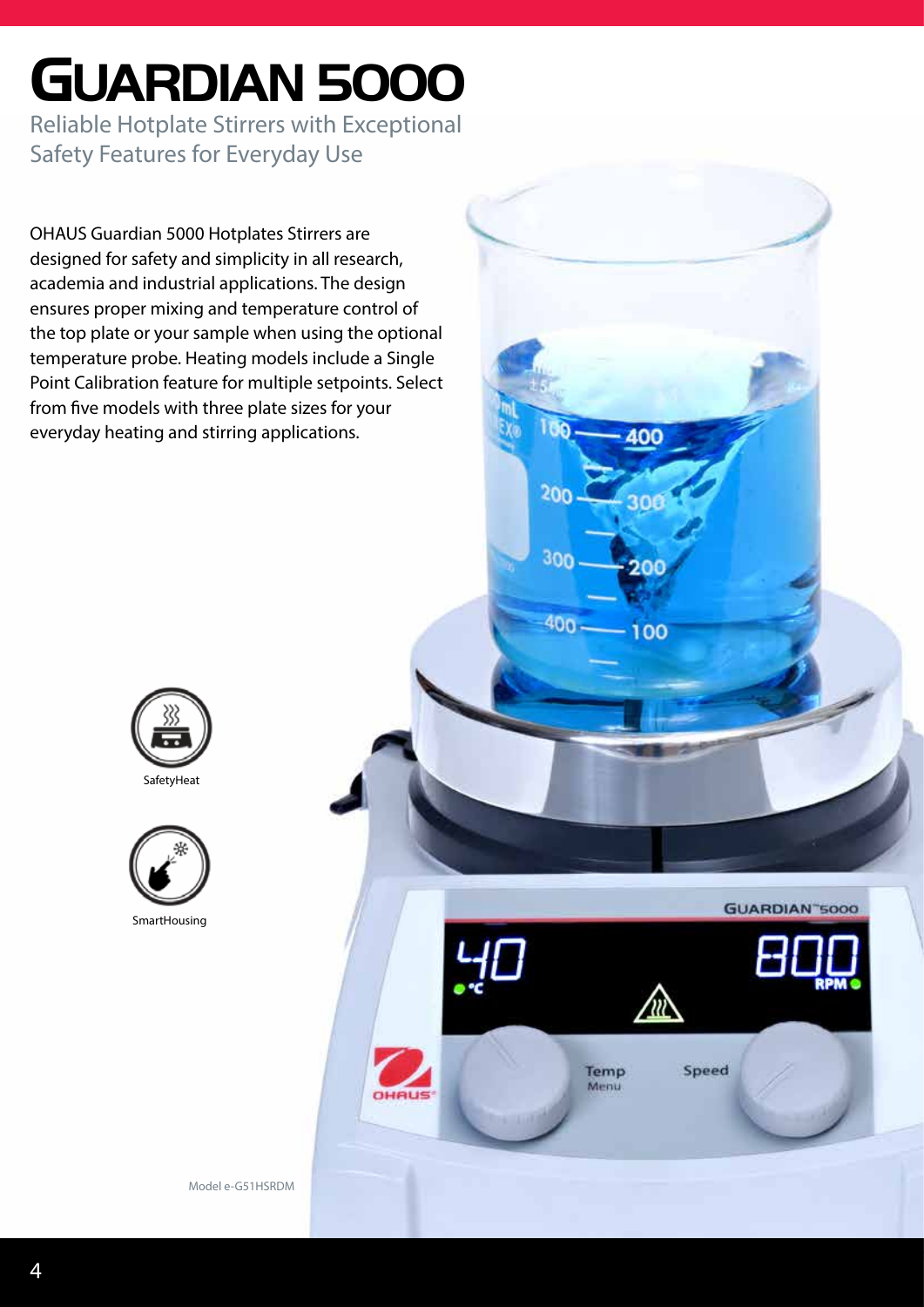## Unique Features







#### SafetyHeat System Protects the Lab

An industry-leading early detection system that uses two independent safety controls to continuously monitor the electronics and shut off heating before an overtemperature condition occurs.

#### Powerful, Consistent Stirring Performance

Precise stirring from 60 to 1600 rpm is made possible by the design of a powerful motor, strong magnet and software controlled ramp rate, ensuring secure magnetic coupling for viscous applications.

#### Easy to Read LCD Display With Everything You Need to Know

The bright LCD display includes large temperature and speed settings, intuitive icons and a prominent hot top indicator - all designed to quickly and easily monitor performance from across the lab.

#### Designed for Durability and Reliability with the Exclusive SmartHousing

The SmartHousing is chemical resistant with an innovative, easy-to-clean design that channels spills away from internal components and the angled control panel.

| Model No.                           | e-G51ST07C              | e-G51HP07C                            | e-G51HS07C           | e-G51HS10C                    | e-G51HSRDM                  |
|-------------------------------------|-------------------------|---------------------------------------|----------------------|-------------------------------|-----------------------------|
| <b>Top Plate Size</b>               | 17.8 x 17.8 cm (Square) |                                       |                      | 25.4 x 25.4 cm (Square)       | 13.5 cm diameter<br>(Round) |
| <b>Capacity</b>                     | 15 L                    |                                       |                      | 18 L                          | 20 L                        |
| <b>Function</b>                     | Stirring                | Heating                               | Heating and Stirring |                               |                             |
| <b>Top Plate</b><br><b>Material</b> | Ceramic                 |                                       |                      |                               | Aluminum                    |
| <b>Speed Range</b>                  | 60 rpm to 1600 rpm      | $\hspace{0.05cm}$ – $\hspace{0.05cm}$ | $+/-2\%$             | 60 rpm to 1600 rpm            |                             |
| <b>Temperature</b><br>Range         | $- -$                   | Ambient + 5 °C – 500 °C               |                      | Ambient + 5 $°C$<br>$-380 °C$ |                             |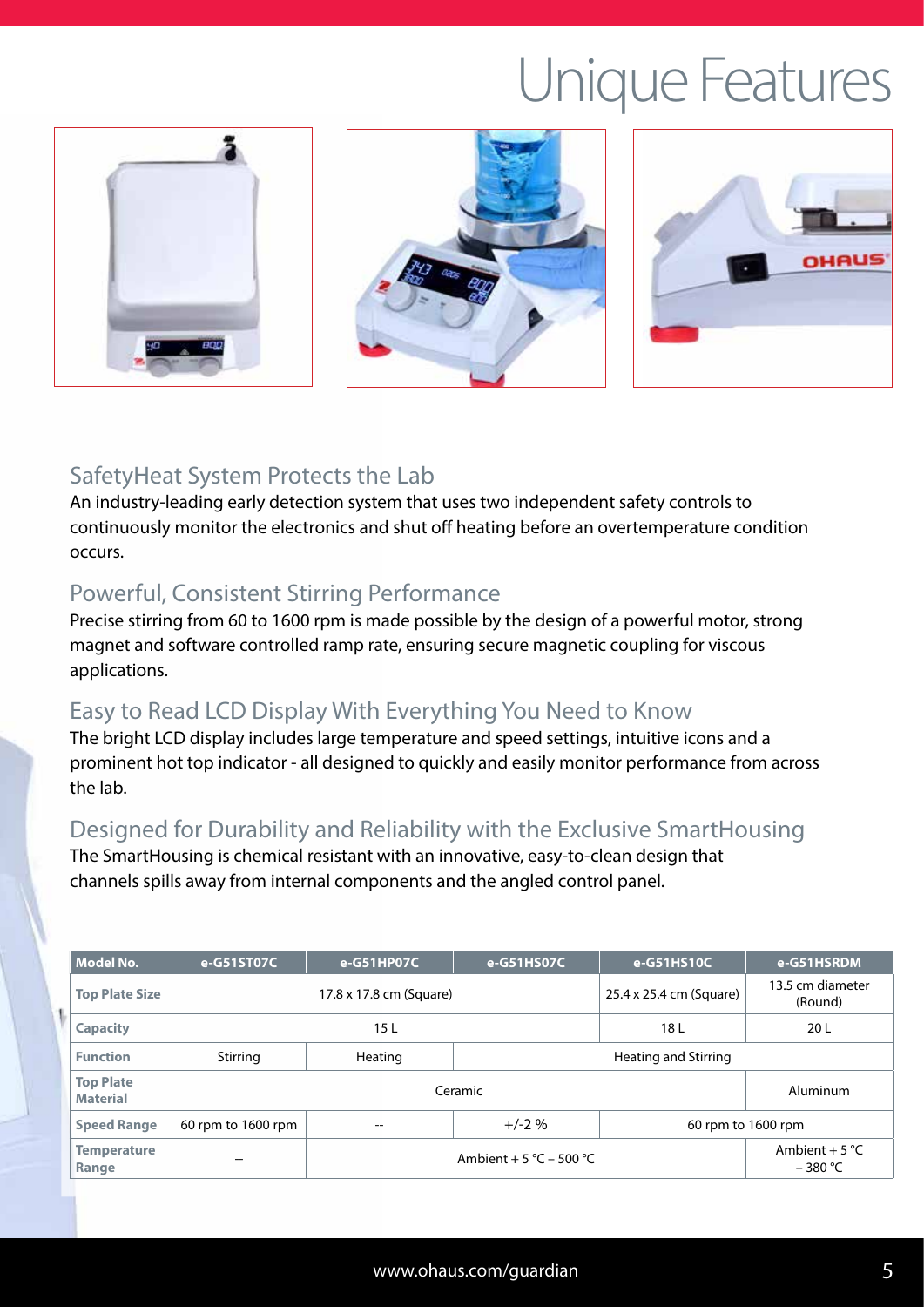### **GUARDIAN SERIES** *Frequently Asked Questions*

#### **What differentiates the Guardian 7000 Hotplate Stirrers?**

**SmartLink** – provides long-range user detection for improving safety when using the heating function.

**SmartPresence** – detects when a user is nearby and safely turns off the heating function when no one is detected.

**SmartHeat** – allows users to control the maximum temperature, preventing overheating of sensitive samples.

**SafetyHeat** – our industry leading internal protection system assures safety in heating applications with dual-monitoring of system health.

**SmartRate** – allows users to safeguard sensitive applications with precise control of temperature and speed ramp rates.

**SmartHousing** – ensures that every Guardian hotplate stirrer is consistently safe to use at high temperature settings by remaining cool to the touch. The innovative design is easy to clean and channels spills away from the internal components, as well as being constructed from a chemical resistant material for long-term use in the lab.

#### **How can the Guardian 7000 safeguard sensitive applications?**

For precise sample control with the Guardian 7000, use the included temperature probe and enable **SmartRate** to select fast or slow temperature and speed ramp rates.

**SmartHeat** allows lab users to limit the maximum temperature of the hotplate stirrer preventing overheating of sensitive samples -- keeping the user and samples safe.

#### **What are the benefits of using the Guardian Series Hotplate Stirrers with round top plates?**

The Guardian round top models are ideal for biochemistry and chemistry labs that carry out complex heating and stirring applications and increase productivity by utilizing multiple positions to perform experiments in parallel. Round top models save valuable bench space and accept a wide range of aluminum block accessories that can accommodate standard vials and test tubes.

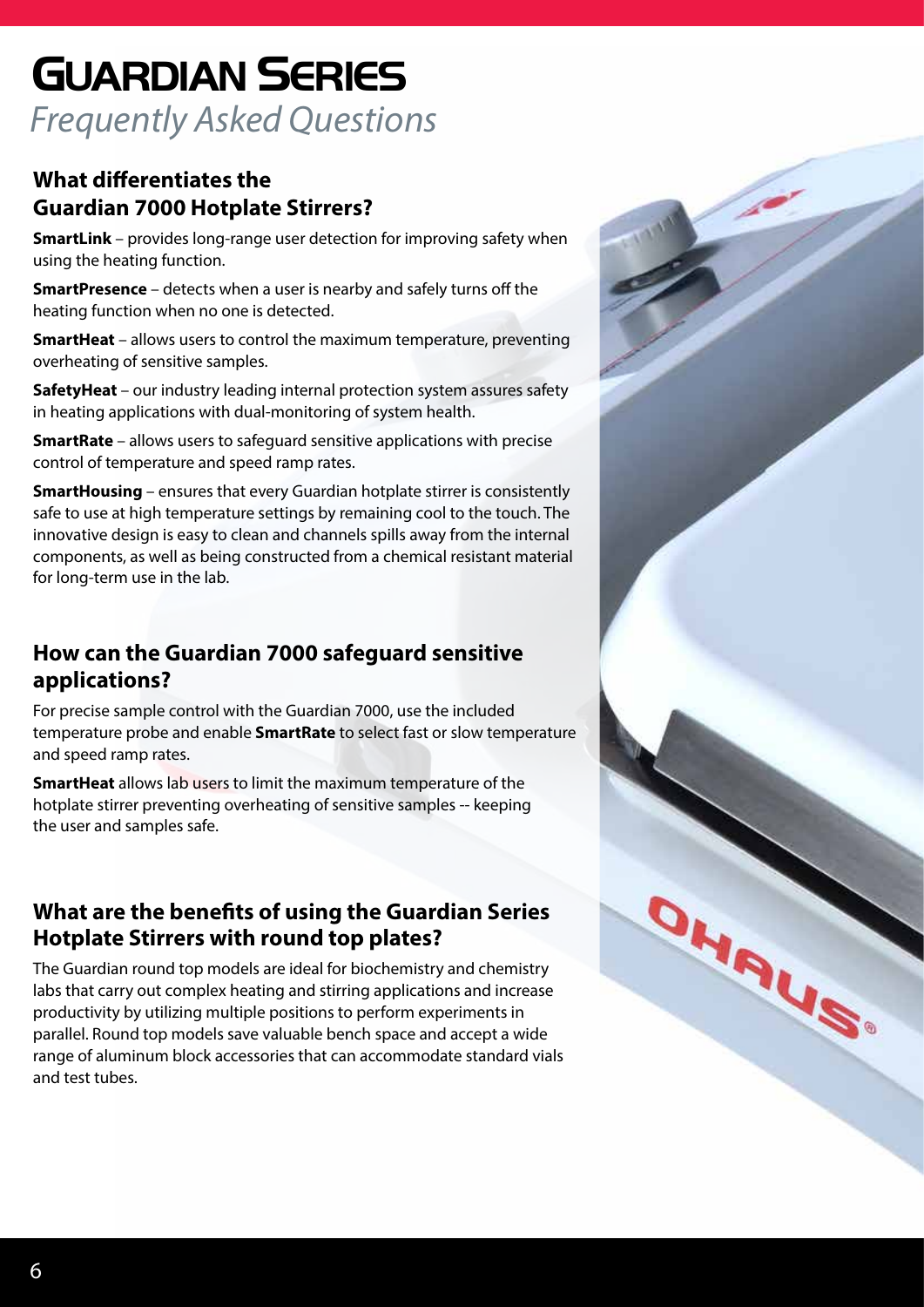#### **What type of Guardian top plate material best suits the lab, ceramic or aluminum?**

Ceramic and aluminum top plates are both suitable for lab use and each material has its benefits.

Ceramic top plates are chemical resistant and safer if working with corrosive chemicals that may splash onto the plate surface. They can withstand higher temperatures up to 500 °C and can be wiped clean.

The white surface of a ceramic top plate is preferable for quantitative chemical analysis or other work where clear visibility of the sample color is required.

The edges of a ceramic top plate may not be as hot as the center. This may not be suitable if uniform heating over the entire plate surface is needed for the application. Aluminum top plates offer more uniform temperature over the entire heating surface and will not crack or chip, and will withstand accidental handling.

To avoid thermal shock, glassware should be used on ceramic top plates and heating of metallic vessels should be avoided. Ceramic top plate units are also not suitable for sandbaths or any vessel that may reflect heat back onto the surface which may cause thermal shock.

#### **What types of applications are the Guardian 5000 Series Hotplate Stirrers designed for?**

Guardian 5000 Series are designed for safety and simplicity in all academia, research, and industrial applications. The design ensures proper mixing and temperature control of the top plate or your sample when used with the optional temperature probe.

#### **Which features are built into the Guardian 5000 Series to make it safe for use in academic settings?**

The Guardian 5000 Series are designed for durability, reliability, and safety with its exclusive **SmartHousing** and **SafetyHeat**.

**SmartHousing** remains cool to the touch at all temperature settings, is chemical resistant, and is an easy-to-clean design that channels away spills from internal components and the front panel.

**SafetyHeat** system protects the lab with an industry-leading early detection system that uses two independent safety controls to continuously monitor the electronics and shuts off heating before an overtemperature condition occurs.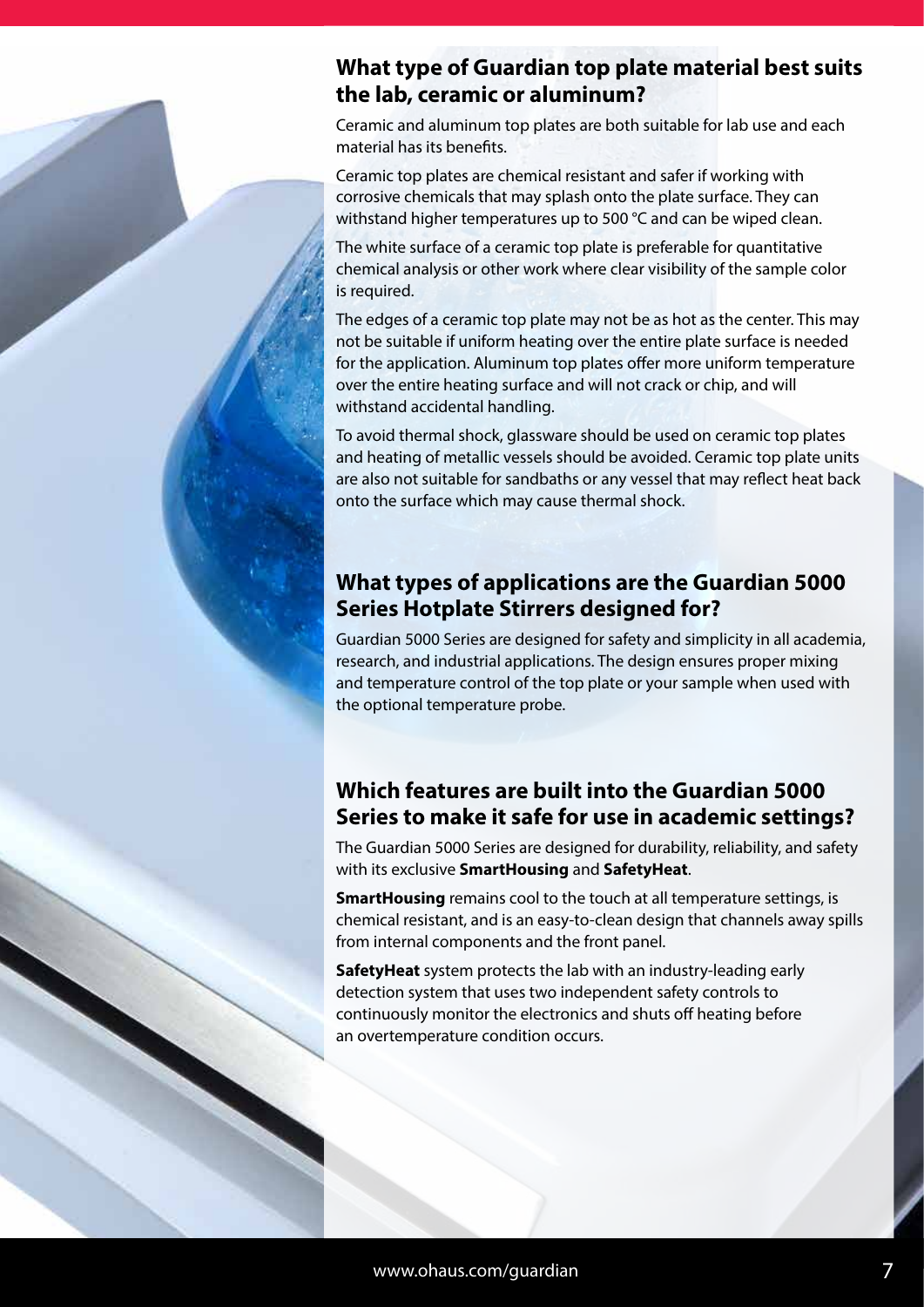### *Comparison Chart* **GUARDIAN SERIES**

| <b>FEATURES</b>                                                                           | <b>GUARDIAN 7000</b> | <b>GUARDIAN 5000</b> | <b>OHAUS MINI</b><br><b>HOTPLATE STIRRER</b> |
|-------------------------------------------------------------------------------------------|----------------------|----------------------|----------------------------------------------|
| SmartLink                                                                                 | X                    | -                    |                                              |
| <b>SmartPresence</b>                                                                      | X                    |                      |                                              |
| SmartHeat                                                                                 | X                    |                      |                                              |
| SafetyHeat                                                                                | X                    | X                    |                                              |
| SmartRate                                                                                 | X                    |                      |                                              |
| SmartHousing                                                                              | X                    | X                    | X                                            |
| Hardened glass front panel                                                                | X                    |                      |                                              |
| Polycarbonate front panel                                                                 | -                    | X                    | X                                            |
| Probe connection                                                                          | X                    | X                    |                                              |
| Easy-to-clean ceramic/aluminum tops                                                       | X                    | X                    | X                                            |
| Built-in support rod holder                                                               | X                    | X                    | X                                            |
| USB port                                                                                  | X                    |                      |                                              |
| Green indicator lights<br>for heating/stirring                                            | X                    | X                    |                                              |
| IP21 ingress protection                                                                   | X                    | X                    |                                              |
| Control knobs                                                                             | X                    | X                    | X                                            |
| On/Off switch for heater disconnect                                                       | X                    | X                    | X                                            |
| Probe in use icon                                                                         | X                    | X                    |                                              |
| Audible alarm                                                                             | X                    | X                    |                                              |
| Temperature calibration<br>feature: 3 probe/3 plate                                       |                      | X                    |                                              |
| Temperature calibration<br>feature: 5 probe/5 plate                                       | X                    |                      |                                              |
| Icons for SmartRate <sup>™</sup> , SmartHeat™,<br>SmartPresence <sup>™</sup> , SmartLink™ | X                    |                      |                                              |
| LCD display                                                                               | X                    | X                    |                                              |
| Timer                                                                                     | X                    |                      |                                              |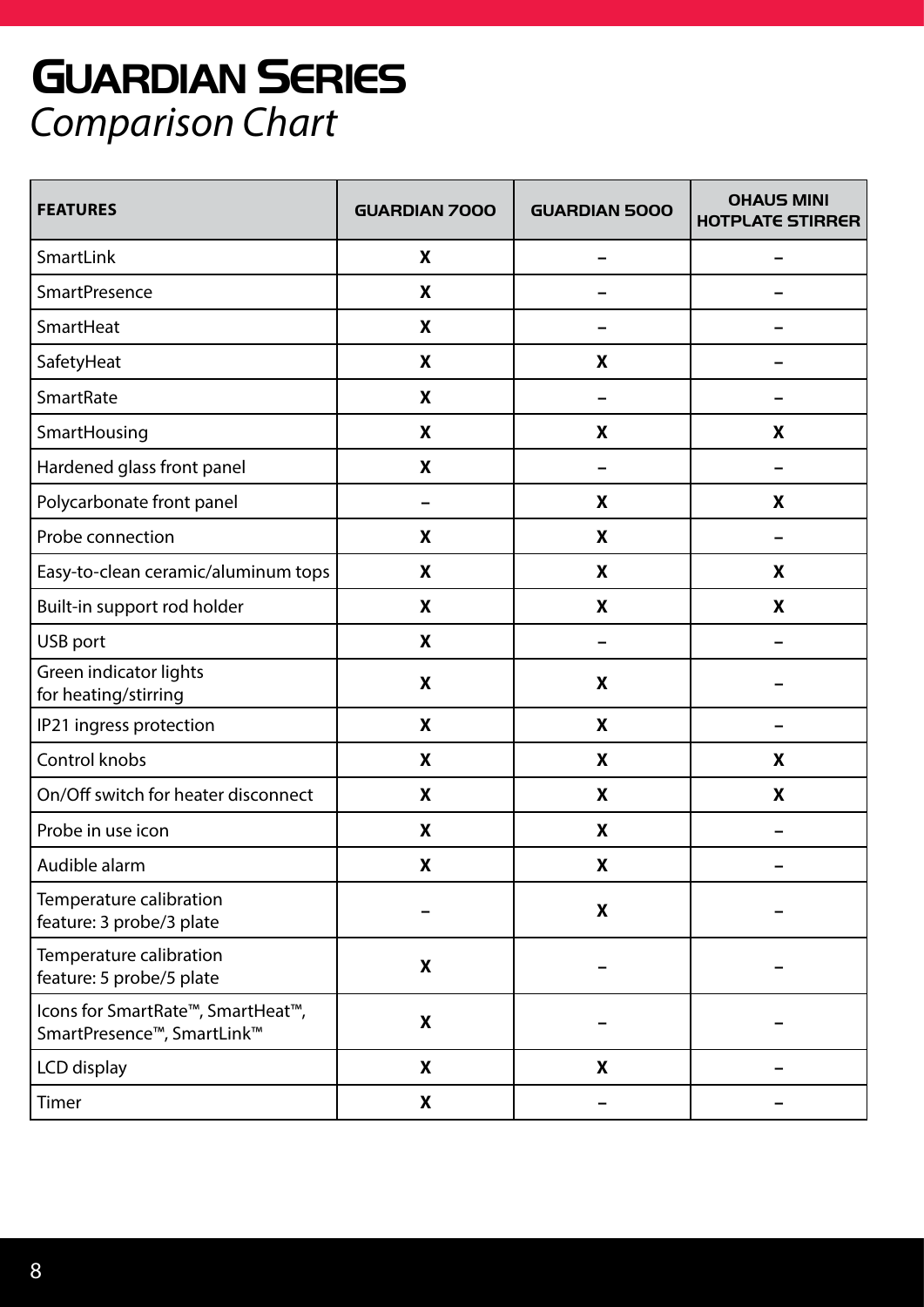



*Vial and Test Tube Blocks Base Plate and Handles*



*Ultra Flex Support Kit Support Rod Vessel Clamps*





*In Use Cover*



*Temperature Probe Spin Bars*



*and Clamp Kit*





\*40 accessories available for Guardian Series